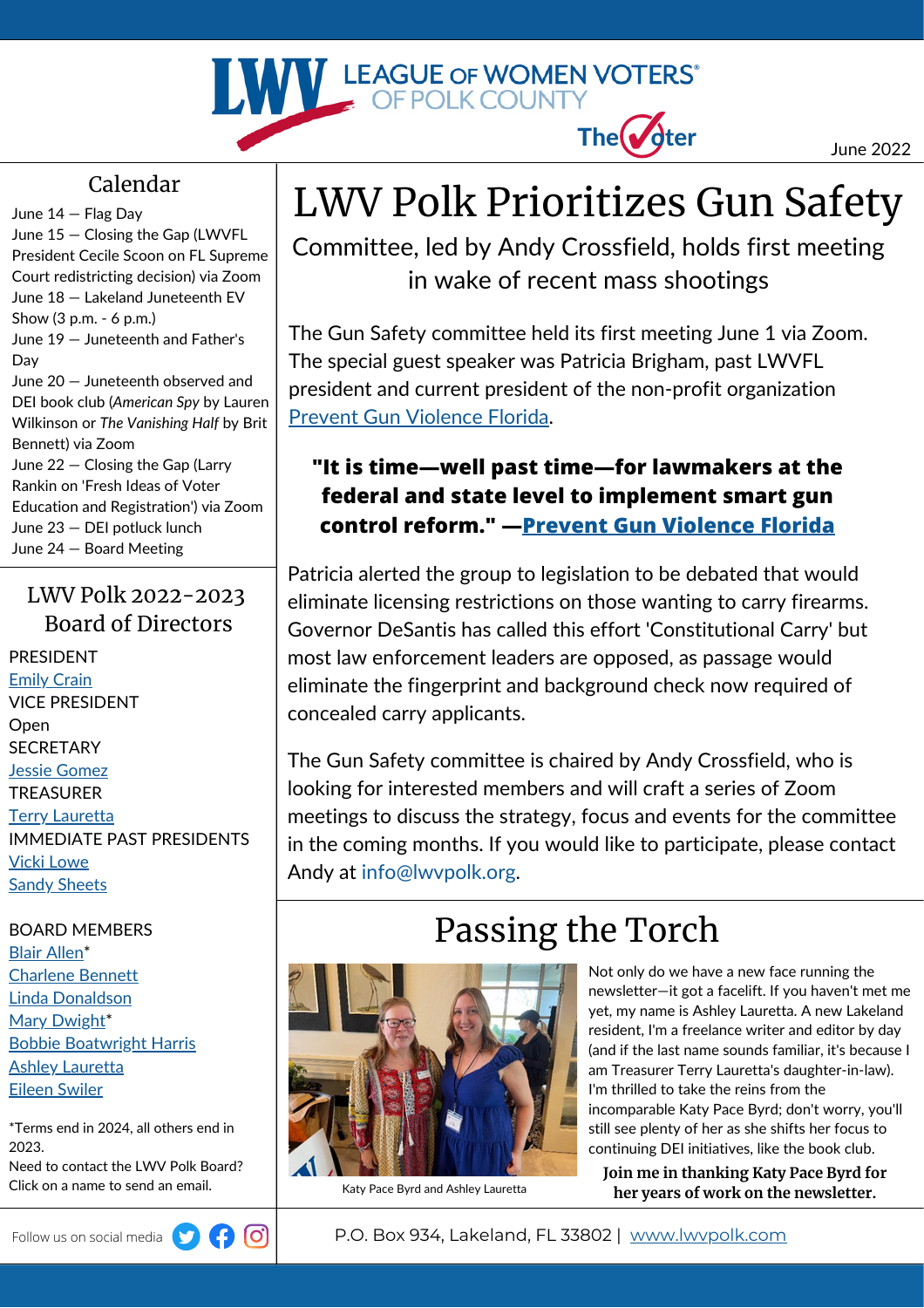

#### Committees and Action Areas

DIVERSITY, EQUITY AND INCLUSION (DEI) Bobbie [Boatwright](mailto:bharris10@tampabay.rr.com) Harris Katy [Pace](mailto:byrdkp@gmail.com) Byrd

EDUCATION Open

GUN SAFETY Andy [Crossfield](mailto:usandy@aol.com)

**HEALTHCARE** Paula [Mims](mailto:pmmims@aol.com)

IMMIGRATION Open

JUVENILE JUSTICE Andy [Crossfield](mailto:usandy@aol.com)

LIBRARIES Lillian [Blessing](mailto:lillianblessing@gmail.com)

MEDIA **Jerry [Weeks](mailto:geraldibus1@gmail.com)** 

MEMBERSHIP Linda [Donaldson](mailto:lindajdonaldson@yahoo.com)

NATURAL RESOURCES Climate Action: Karen [Freedman](mailto:kefreedman@hotmail.com) Plastics: **Sharon [Masters](mailto:smasters4549@icloud.com)** 

NEWSLETTER **Ashley [Lauretta](mailto:ashleyannlauretta@gmail.com)** 

NOMINATING (2023) Sue [Schultz](mailto:sueschultz1@verizon.net)

REPRODUCTIVE HEALTH AND JUSTICE Eileen [Swiler](mailto:seswiler@msn.com)

SPEAKERS BUREAU **Trudy [Rankin](mailto:trudycorryrankin@gmail.com)** 

VOTER OUTREACH AND EDUCATION Linda [Donaldson](mailto:lindajdonaldson@yahoo.com)

VOTER REGISTRATION Open Returning Citizens Voter Registration Subcommittee: **Andy [Crossfield](mailto:usandy@aol.com)** 

Need to contact an LWV Polk Committee Chair? Click on a name to send an email.



# LWVFL Suit Will Not Be Heard by Florida Supreme Court

June 15 Closing the Gap event featuring LWVFL President Cecile Scoon will help answer: Now what?

Earlier this month, the Florida Supreme Court declined to hear a suit brought by the LWVFL, Black Voters [Matter,](https://blackvotersmatterfund.org/) [Florida](https://floridarising.org/) Rising and Equal Ground to prevent the use of a [redistricting](https://www.equal-ground.com/) map crafted by Governor DeSantis. You can read the joint statement issued after the decision was announced [here.](https://www.facebook.com/LWVFlorida/posts/pfbid0zjn3oC2BDJZDfwCuinig81GUhewu6tSx9QTWBNZqUwJMFXBFy6BawhqfFm5SmMJWl)

This means the ruling will be sent back to the lower court and the Governor's map will be used in the November 2022 general election. This, of course, is a setback to those of us hoping for equal representation in the politicized process of redistricting.

LWV Polk has the honor of hosting LWVFL President Cecile Scoon for Closing the Gap on Wednesday, June 15 at noon on Zoom to discuss what the LWVFL proposes now.

Later, on June 22, Closing the Gap will feature Larry Rankin, with a discussion on 'Fresh Ideas of Voter Education and Registration.'



Philip Allen Lynn Mawhinney April Robinson

## LWV Celebrates Pride Month

National office creates logo to celebrate the LGBTQIA+ community



Pride [Month](https://www.loc.gov/lgbt-pride-month/about/) is here and is celebrated in June to commemorate the gay rights movement that arose from the Stonewall Uprising in 1969. Here in Lakeland, **Polk [Pride](https://polkpridefl.com/) will be taking place from June** 11-18, culminating in [family-friendly](https://www.facebook.com/events/munn-park-historic-district/polk-pride-2022-pride-in-the-park/491934609192205/) Pride in the Park at Munn Park on June 18 from 10 a.m.- 3 p.m.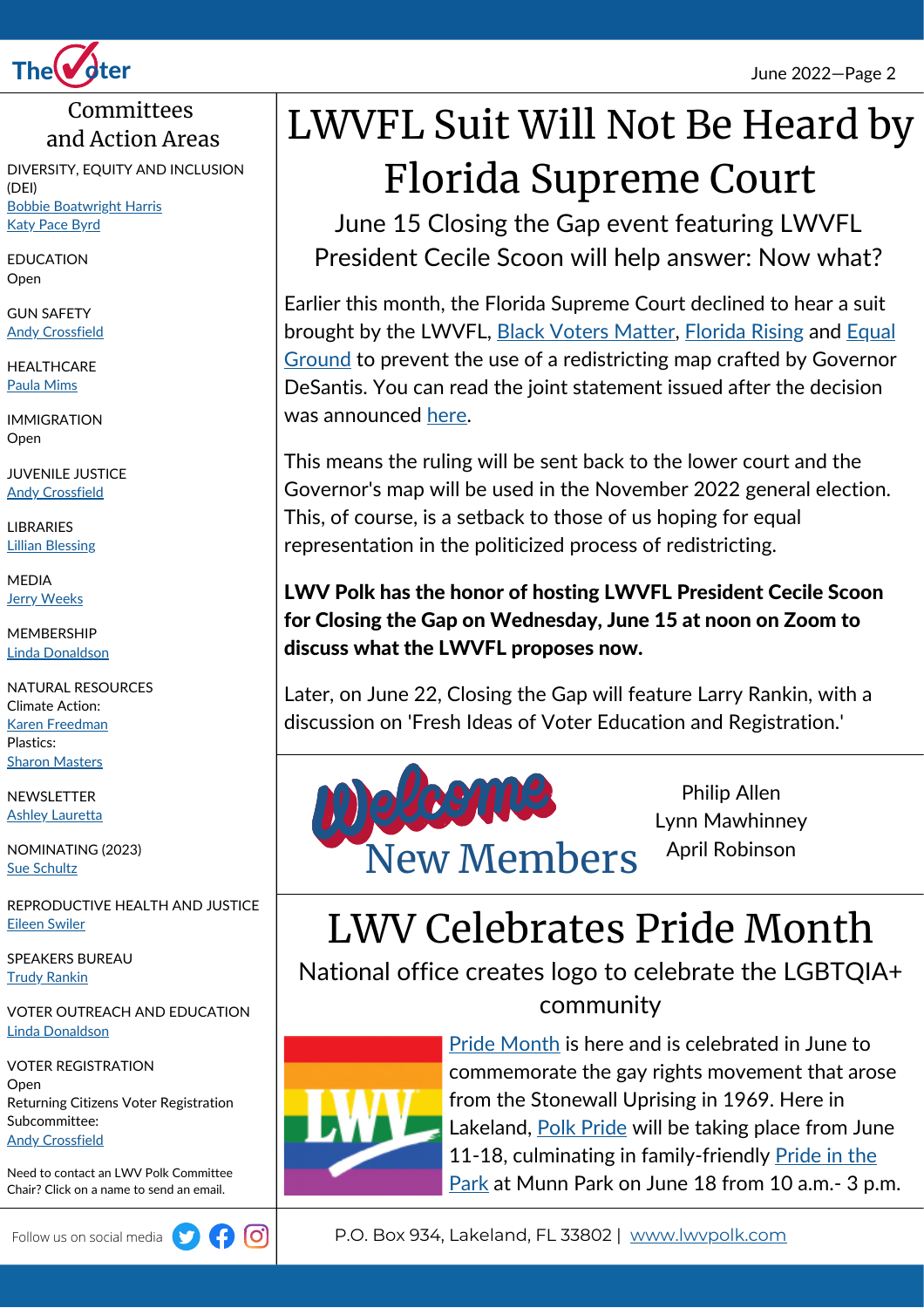

# Action Alley

## Inaugural Drive Electric Earth Day Lakeland Educates Visitors on Reducing Emissions



Photo by Karen Freedman

On April 23, eleven electric vehicle (EV) and plug-in hybrid vehicle (PHEV) owners came together for Lakeland's first ever electric vehicle outreach event, which also featured an electric bicycle. You can read a full recap of the event [here](https://driveelectricearthday.org/event?eventid=3179); the second annual event is scheduled for April 22, 2023. Congrats to Karen Freedman and Kathie Sutherland, who served as a cocaptains of the event!

Following on its heels is the upcoming Lakeland Juneteenth EV Show on June 18 from 3 p.m.-6 p.m. at the Coleman-Bush Building.

## Upcoming 2022 Election Dates

- The deadline to register for the primary election is July 9.
- Vote-by-Mail ballots for the primary election will be sent to domestic voters July 14-21 and they must be returned by August 13.
- Early voting for the primary election will be held **August** 13-20.



Primary Election: August 23 General Election: November 8

For more information, visit the Polk County [Supervisor](https://www.polkelections.com/) of Elections.

# LWV Polk Meets with Local Organizations to Utilize Grant Funds

The Polk [County](https://www.facebook.com/polkvotersleague) Voters' League has been leading meetings with LWV Polk, the [NAACP](https://www.naacplakelandbranch.org/) and Phi Beta Sigma to discuss how to utilize three grants that must be used for [education,](https://www.facebook.com/polkcountysigmas/) incentives and training on the redistricting process. LWV Polk needs members to attend future meetings to gather information and show support. Contact Jessie at jgomezlwy@gmail.com for information.

The deadline for project completion of all three grants is September 15, 2022.